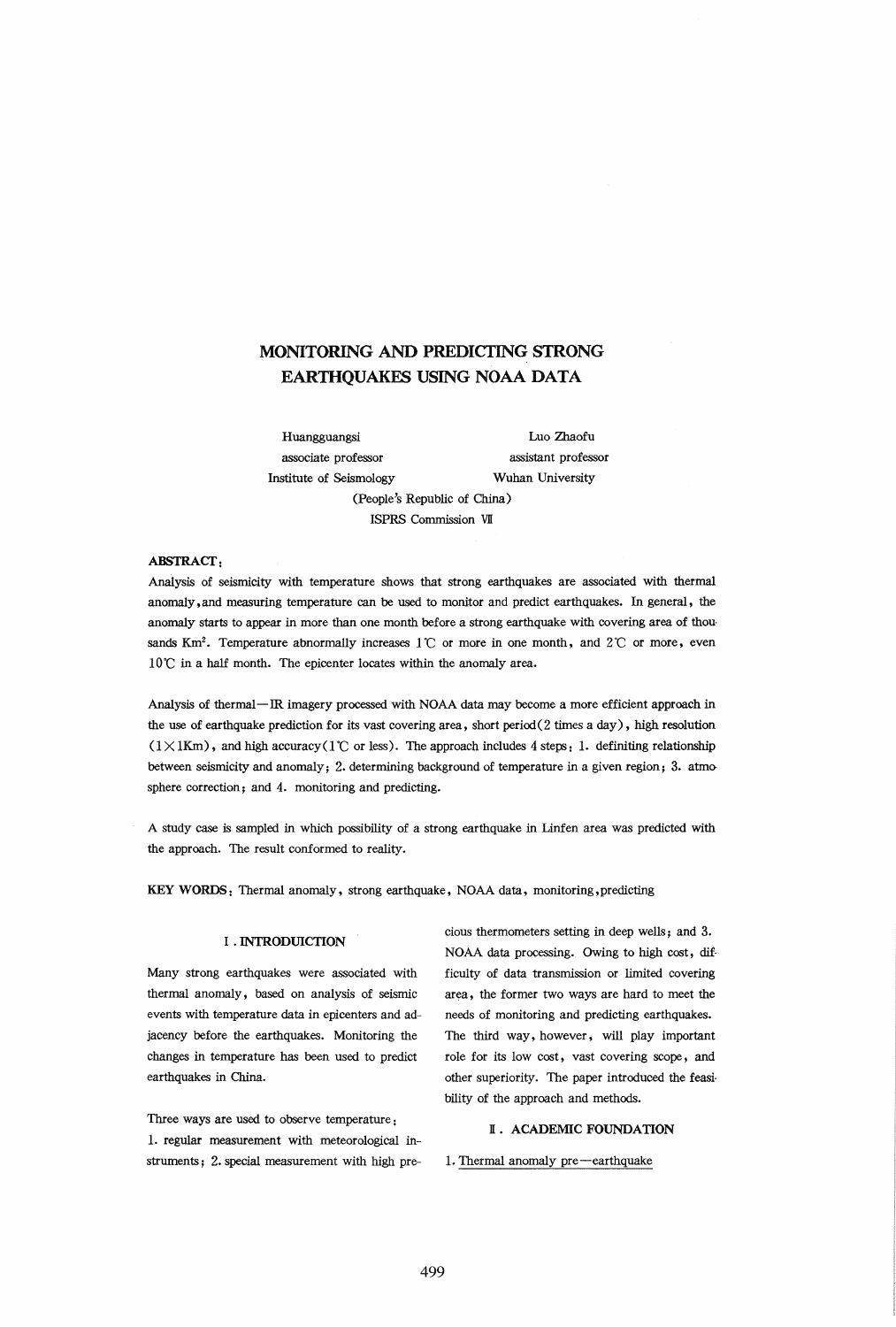In the past, a great number of thermal anomaly associated with strong earthquakes were recorded in literature in China. This aroused seismologists to consider the possibility of predicting earthquakes by monitoring the changes in temperature.

In the recent decades, analysis for seismic events with temperature data from meteorologiocal stations widespreaded indicates that thermal is an universal phenomenon, and there is a close relationship between the both. In general, the anomaly covers an area as large as thousands  $Km<sup>2</sup>$ , and starts to appear in several months, even a half year, before a strong earthquake. Obvious anomaly appears in about a month. During this period, temperature increases in high rate. In the early stage, abourt  $10-20$  days. An anomaly area consists of some seperated regions each with a range of  $1^{\circ}$  or more. In the late stage, about 10 days, the regions migrate toward the epicenter and adjacency, forming a large district with a range of more than  $2^{\circ}\mathbb{C}$  , even  $10$  °C in some cases. The close relation imply that continuous observation for temperature in a large area can be used to predict earthquakes ( see appendix I).

#### 2. NOAA data and thermal-IR imagery

NOAA satellites pass the same zone two times a day. Thermal  $-$  IR imagery processed with NOAA data, cover the whole surface of the earth, with resolution of  $1 \times 1$  Km and accuracy of  $1^{\circ}$  for land surface,  $0.5^{\circ}$  for sea surface. Therefore, it is feasible to identify thermal anomaly caused by a strong earthquake using NOAA data, as shown on some of thermal-IR imagery got from NOAA data before the seismic events (see appendix  $\mathbb{I}$ ).

#### M.METHODS

1. Definiting relationship between seismicity and

#### anomaly

The exactitude of predicting earthquakes by the approach depends largely on the level of the relationship. It is necessary to definite quantitative interrelation of time, location ( epicenter), and magnitude of an earthquake to the period of anomaly lasting, covering scope, range of temperature increased, and developing tendency. Based on the relationship, one can predict earthquakes according to anomaly.

## 2. Determining background of temperature

Distribution and evolution pattern of temperature are controlled by geographical position, relief, geologic struicture, and thermatics in the deep\_ In a point view of temperature, a region may be divided into several districts arranging alterately, some with higher temperature, the others with lower temperature. While evolution pattern in each district differs from others. The background in a given region must be understand exactly. so as to avoid any mistakes that a region with "normal" high temperature is treated as a region displaying anomaly related to earthquakes.

In order to understand background, it is necessary to collect temperature data from meteorological stations and other measurements for temperature. From the average values of every 10 days during 10 years or more, spacial distribution and temporal evolution pattern (increasing from spring to fall, decreasing from fall to winter) can be determined. The most practical way is to draw the contour maps of average temperature for each 10 days or less, for it is easy to contrast with the distribution and evolution pattern got from thermal-IR imagery.

#### 3. Atmosphere correction

What is received by sensors mounted on meteoro logical satellites is radiance from the earth  $\check{ }$  s surface. Due to obsorption, diffusion, and reflection of altmospheric layers with a thick of hun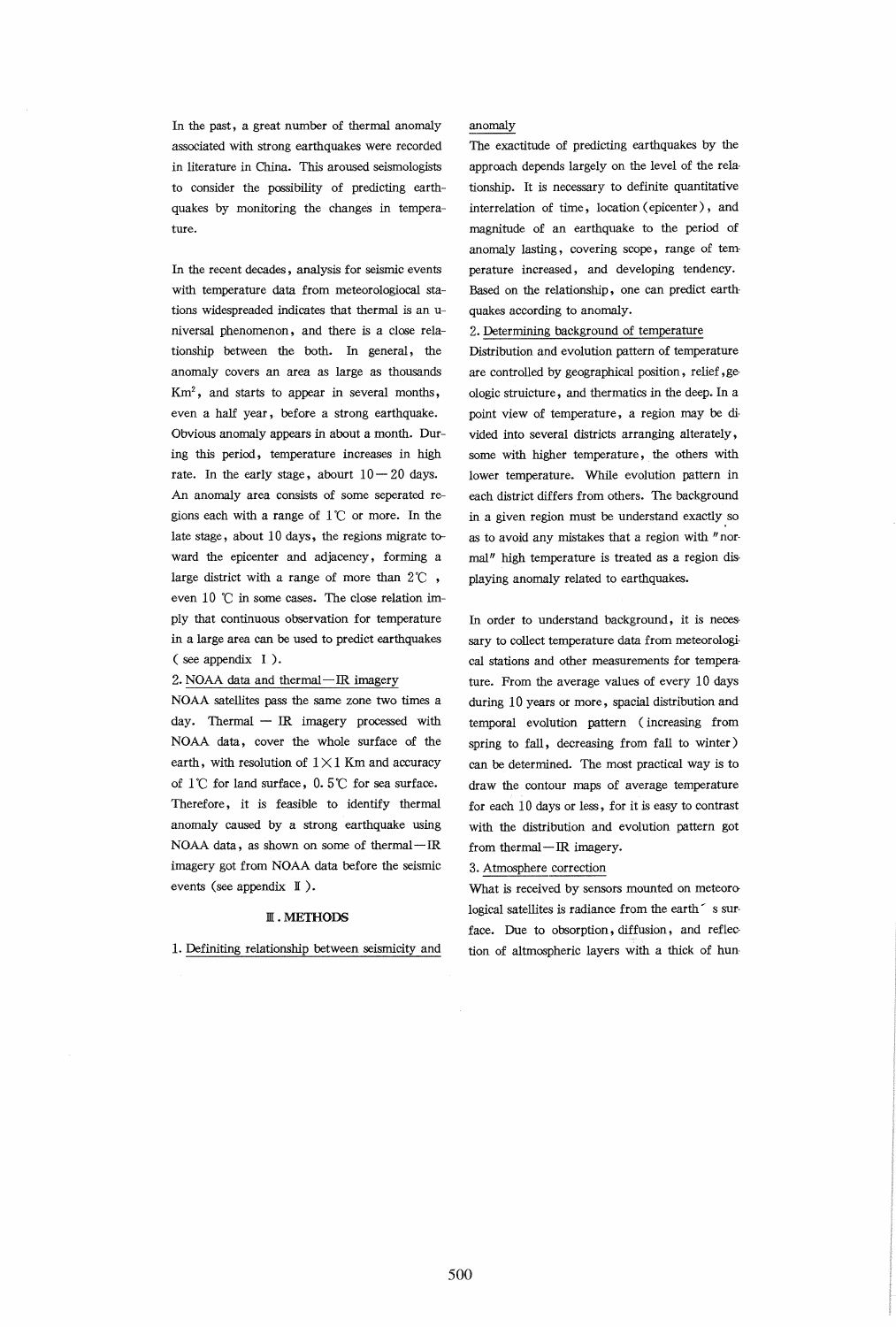drods Km, the temperature values provided by satellite thermal-IR imagery are different from the real temperature valuies. Therefore, atmosphere correction is used to eliminate the influences of atmosphere.

Atmosphere correction is a complex duty, it needs to establish atmosphere model, radiative transfer model, and to measure atmospheric penetration, irradiation, radiative, and other parameters. Recently, a simple approach for atmosphere correction has been developed. That is, to measure temperature of main targets, especilly large water body, with a radiation thermomenter or thermal-IR radiometer, synchronously with a NOAA Satellite. Through analysis fro relativity of the temperature values from measurements and the values from NOAA data for the same targets, the real temperature can be gained directly from thermal-IR imagery.

## 4. Monitoring and predicting earthquakes

After the steps above, monitoring and predicting earthquakes can be performed. Monitoring is to analize regularly (every 5 days or less) spacial distribution and temporal evolution of temperature in a given region (for example, a seismic risk area) from thermal  $-$  IR imagery. When anomaly appears, based on the contrast with the background, and consideration for weather, it is needed to process and analize thermal  $-$  IR imagery every day to observe development and changes of the anomaly. According to these, the possibility of a strong earthquake occuring in the area can be predicted, including time (or period), location, and magnitude of the earthquake expected based on relationship between earthquakes and anomaly, in case of thermal anomaly being infered to be caused by a strong earthquake.

## IV. TRIAL APPLICATION

In the early spring of 1991, crustal deformation

anomaly appeared in Linfen Area. Some seismologists suspected that the anomaly was the precussor of a strong earthquake, and the area was in seismic risk. In order to analize the possibility, a project was approved by authority in which many approaches were used. As a trial application, monitoring the changes in temperature with NOAA data was carried out.

#### 1. Background

Linfen city locates within a NE axial basin-Linfen Basin. Two NE seismic fault zones control the boundaries of the Basin. Three strong earthquzkes with magnitude of 7 or more occured along the zones in the 10th, 13th, and 16th century, separately. The temperature data in 7000m subground indicate that the Basin is a high heat flow region. The temperature data during 1982  $-1991$  from meteorological stations show that temperature within the Basin is higher than the two sides. Temperature contours present long axial ellipses. Average temperature in May is  $17-$ 18°C in the Southern part, and  $13-14$ °C in the Northern part. In June, average temperature is  $21-22^{\circ}$ C in the Southern part, and  $17-18^{\circ}$ C in the Northern part. Increasing rate from May to June is about  $4^{\circ}$ C for whole area.

#### 2. Analysis for temperature by NOAA data

Thermal - IR imagery provided by State Meteorological Center was analized for monitoring the changes in temperature in this area. The imagery during  $6 - 21$ , June showed distribution of temperature in this period was similar to the background. Average temperature in 20th, and 21st was higher  $3^{\circ}$  than that in May. These indicated that distribution and evolution were normal. 3. Prediction of seismic risk

As mentioned above, thermal anomaly with a range of  $1^\circ$ C or more starts to appear in one month, and  $2^{\circ}$  or more in about 10 days before a strong earthquake. No any anomaly suggests that it is not possible for a strong earthquake to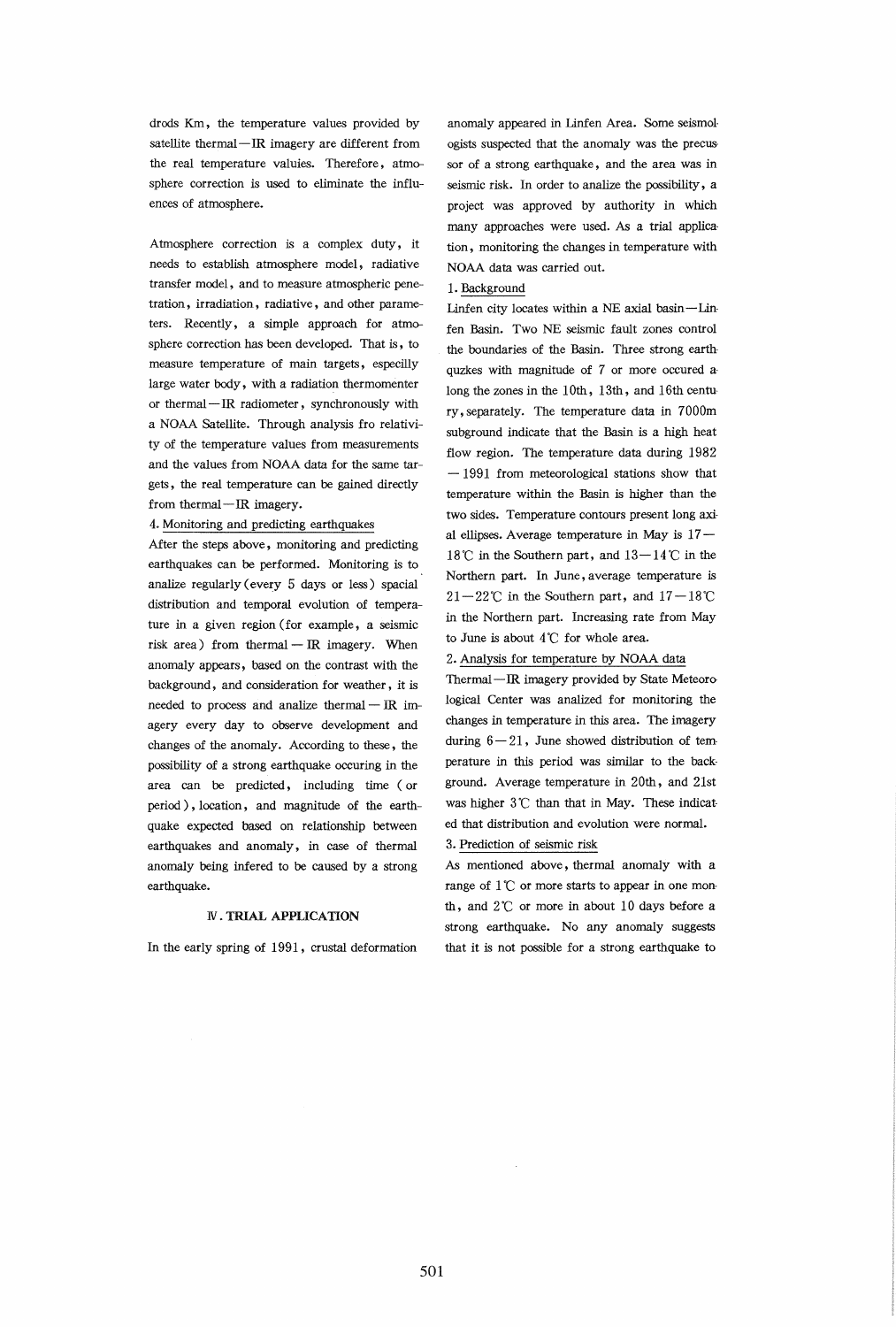occur within one month. Based on the analysis, an opinion was given to the authgority that there was no possibility of seismic risk in the area until the middle July.

4. Result

By July, no any earthquakes occured in the area, and crustal deformation anomaly disppeared graduately. The fact indicates that the approach is efficient in monitoring and predicting strong earthquakes.

## v . DISCUSSION

Current study and applications of the approach is priliminary, it is needed to be completed and tested furtherly. In the practise application in future, an important problem must be payed attention: the influence of weather. In some bad weather conditions, such as raining, snowing, cloudy, it is difficult to get temperature information by NOAA data processing. In case of the situation presenting during a period of anomaly existing, possibility of a strong earthquake is analized just based on the tendency of the anomaly developing.

Morever, the cause of thermal anomaly  $pre$ earthquake needs to understand deeply. Up date, four hypotheses are proposed: 1. transformation of dynamic enegy: motion along faults and friction between rocks generate heat in the procession of stress concentration; 2. meteorological effect:  $CO<sub>2</sub>$ ,  $CH<sub>4</sub>$ ,  $H<sub>2</sub>$ , and other gases entering into atmosphere from the deep change air composition and generate" green house effect"; and 3. consanguinity of earthquakes with abnormal geothermics in the deep: rising of mantle induces seismicity, also increases temperature of ground surface and/or air through high hot fluid migrating upward. Deeply understanding for the cause will help to adjust the approach so as to monitor more efficiently the changes in temperature.

# References from JOURNAIS :

Karnei, V. Y., 1991, Thermal  $-$  IR radiation from the earth-a mark of seismicity. Information of science and technology on seismology, 86  $(3)$ :  $38 - 39$  (in Chinese translated from Russian).

Qiang Zuji, 1991, Applications of satellite ther $mal - IR$  remote sensing to earthquake prediction. Remote sensing information,  $23(3)$ :  $25-$ 27 (in Chinese).

Song Dengqiao, 1979, Predicting earthquakes using thermal anomaly pre - earthquake (inner publishing in Chinese).

Wang Zhengming, et al, 1989, Land - surface temperature measurement from space: physical principles and inverse modeling. IEEE transactions on geoscience and remote sensing,  $27(3)$ ;  $268 - 277.$ 

#### Reforences from BOOKS:

Abdylaef, A. Y. , 1990, Precussor series of strong earthquakes in the Northern Tianshan mountains. Research and applications of geothermics. Seismological press, Beijing, PP. 113-119 (in Chinese translated from Russian).

Ashirof, T. , 1990, Anomaly of geothermics of the earth crust during the active period of seismo tectonics. Research and application of geothermics. Seismological press, Beijing, PP.  $104 - 107$ (in Chinese translated from Russian).

Li Yibing, 1981, Priliminary study for the relationship between thermal anomaly and seismicity in Tianjin and adjacency. Collected works on earthquake prediction by ground fluid. Seismological press, Beijing, PP. 20-24(in Chinese).